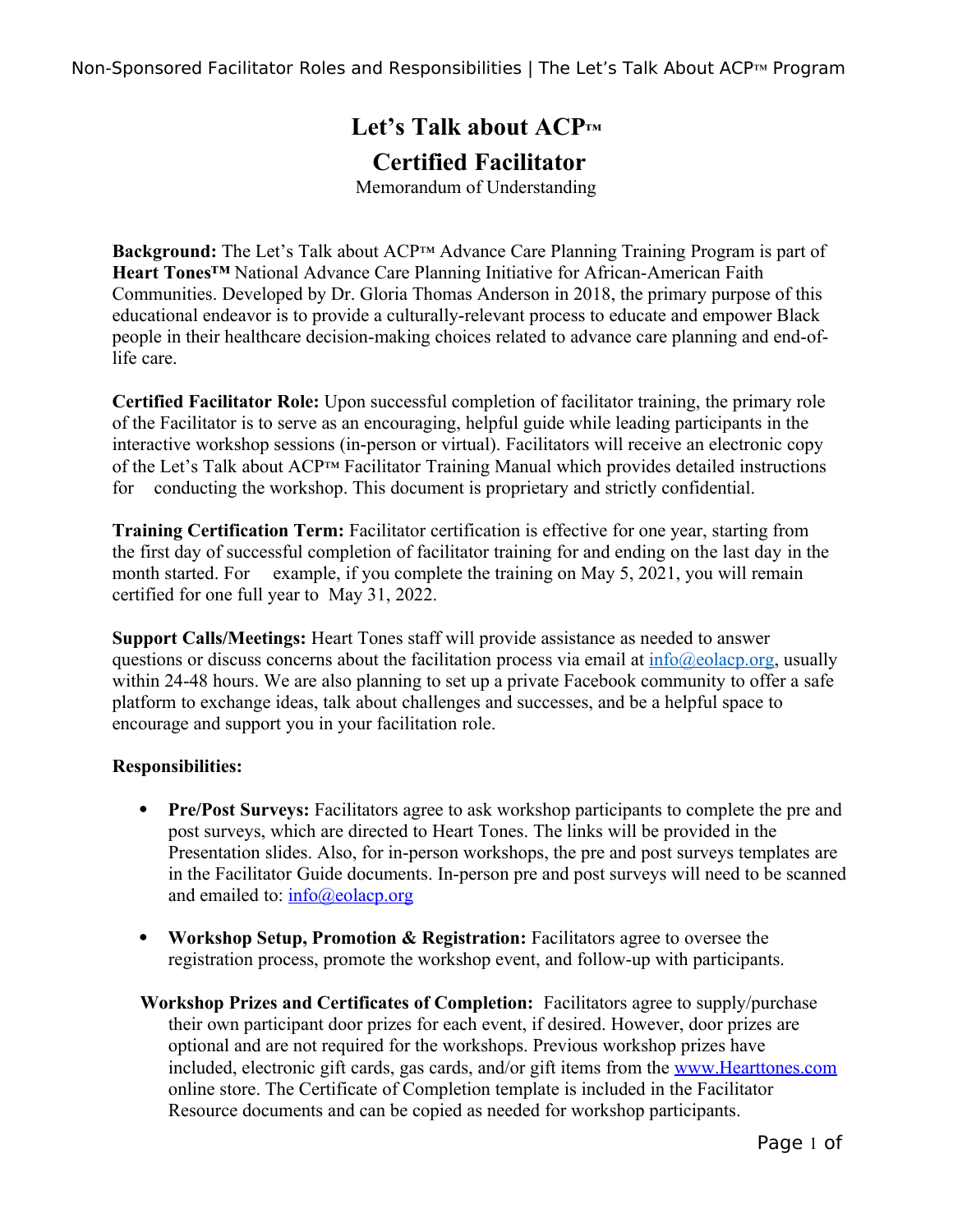- **Breakout Room Facilitators:** Two (2) of the workshop activities require a breakout room facilitator (5-10 people per each B/O facilitator). Facilitators agree to select and provide instruction to their B/O facilitators prior to event, more specifically for virtual workshops. (See Facilitator Guide for details)
- **Zoom Facilitation:** Facilitators will coordinate and oversee the Zoom scheduling, invitations, and reminders to all participants. You are encouraged to have at least one person who is technology savvy to assist with the actual virtual workshop (i.e., monitor Chat, help with logistics for breakout rooms, etc.)

**Confidentiality:** All Facilitators agree to keep all communication and information shared or discussed, whether verbal, written, or in digital or other form, confidential, including all materials, presentation slides, resources, and this Memorandum of Understanding. Facilitators are to ensure that all virtual or in-person workshops, meetings or calls are not recorded to protect the privacy and identities of all participants, as well as the intellectual and proprietary property of the Let's Talk About ACP™ Program.

Relationship of the Parties: This Memorandum of Understanding shall not be construed to create any association, partnership, joint venture, employment, or agency relationship between any Facilitators and Heart Tones™ for any purpose.

I understand that this Memorandum of Understanding serves to protect the integrity of the Let's Talk about ACP™ Advance Care Planning Training Program and noncompliance may lead to legal action.

I have read the roles and responsibilities of the Certified Facilitator and agree to be a part of the Let's Talk about ACP™ Advance Care Planning Training Program.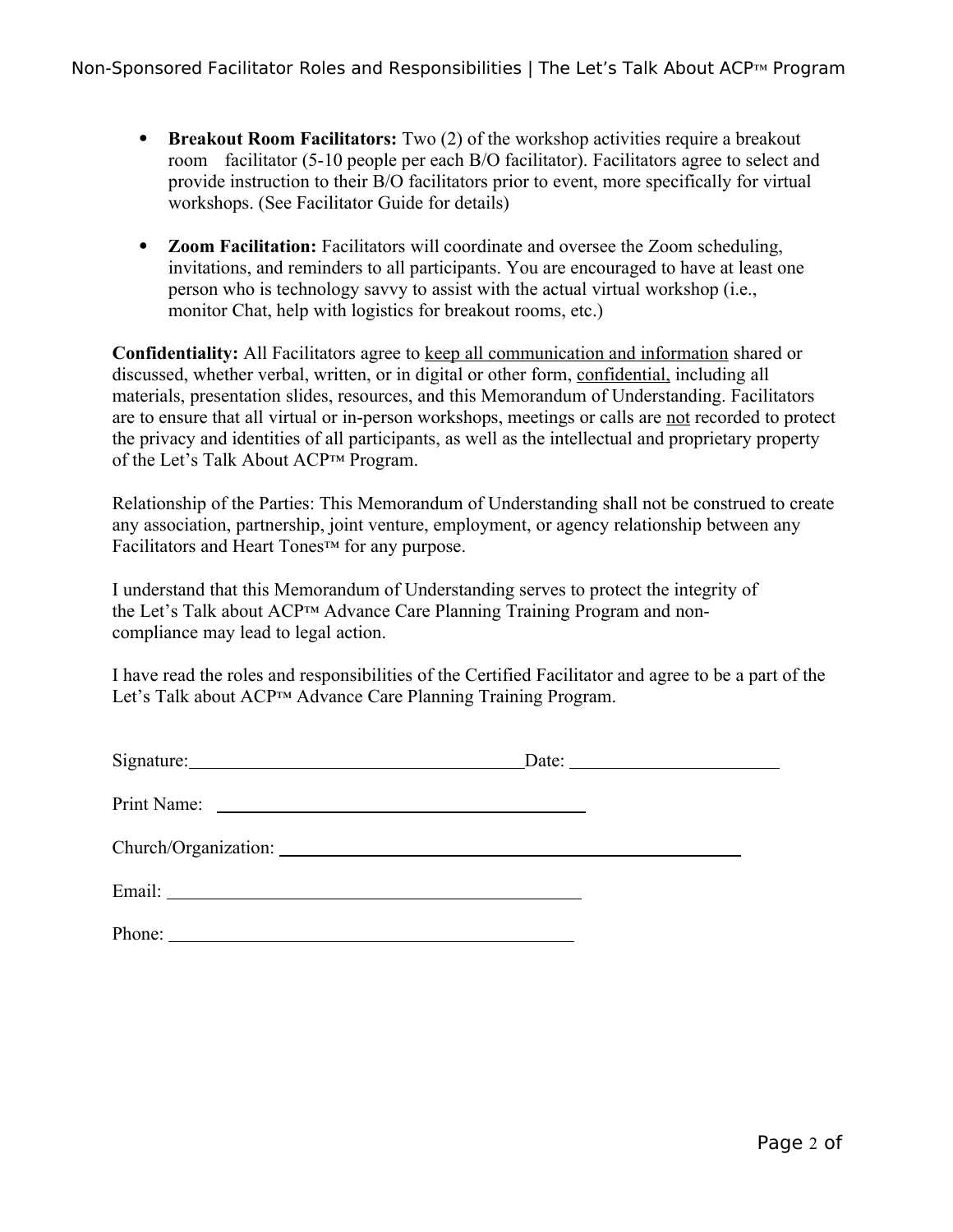## **Let's Talk about ACP Certified Facilitator**

Memorandum of Understanding

**Background:** The Let's Talk about ACP Advance Care Planning Training Program is part of **Heart Tones™** National Advance Care Planning Initiative for African-American Faith Communities. Developed by Dr. Gloria Thomas Anderson in 2018, the primary purpose of this educational endeavor is to provide a culturally-relevant process to educate and empower Black people in their healthcare decision-making choices related to advance care planning and end-oflife care.

**Certified Facilitator Role:** Upon successful completion of facilitator training, the primary role of the Facilitator is to serve as an encouraging, helpful guide while leading participants in the interactive workshop sessions (in-person or virtual). Facilitators will receive an electronic copy of the Let's Talk about ACP Facilitator Training Manual which provides detailed instructions for conducting the workshop. This document is proprietary and strictly confidential.

**Training Certification Term:** Facilitator certification is effective for one year, starting from the first day of successful completion of facilitator training for and ending on the last day in the month started. For example, if you complete the training in May 5, 2021, you will remain certified for one full year to May 31, 2022.

**Support Calls/Meetings:** Heart Tones staff will provide assistance as needed to answer questions or discuss concerns about the facilitation process via email at  $\frac{info(\partial_{\theta}e_{o})}{\text{eolacp.}org}$ , usually within 24-48 hours. We are also planning to set up a private Facebook community to offer a safe platform to exchange ideas, talk about challenges and successes, and be a helpful space to encourage and support you in your facilitation role.

**Compensation:** Certified Facilitators will be provided an honorarium of \$50 per workshop conducted for up to four (4) workshops per year, for a total of \$200.00 per year for their service. The honorarium will be sent upon receipt of the Pre/Post Surveys to Heart Tones via the web links provided in the Presentation slides.

## **Responsibilities:**

- **Pre/Post Surveys:** Facilitators agree to ask workshop participants to complete the pre and post surveys, which are directed to Heart Tones. The links will be provided in the Presentation slides. Also, for in-person workshops, the pre and post surveys templates are in the Facilitator Guide documents.
- **Workshop Setup, Promotion & Registration:** Facilitators agree to oversee the registration process, promote the particular event, and follow-up with participants.
- **Workshop Prizes and Certificates of Completion:** Facilitators may select prizes, up to \$100 per event (Two (2) events per year). For example, you may choose 10 prizes  $\omega$  \$10each or 5 prizes @ \$20 each. Prizes may be electronic gift cards, gas cards, or gift items from the www.Hearttones.com online store.